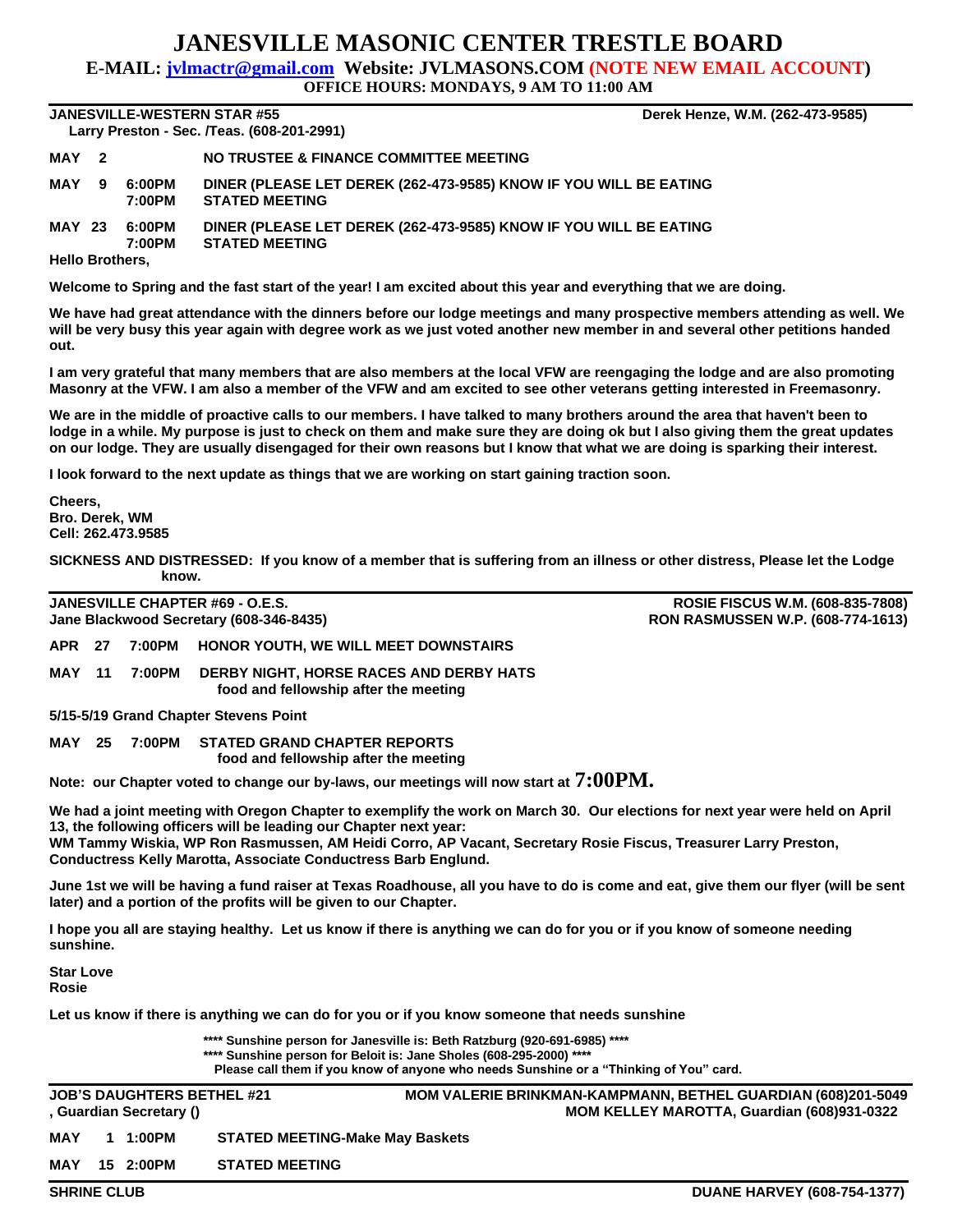

## **JANESVILLE'S TRESTLE-BOARD DESIGNS**

**E-mail: [jvlmactr@ATT.NET](mailto:jvlmactr@ATT.NET)**



## **Website: jvlmasons.com** *MAY 2022*

| <b>SUNDAY</b>                                                                        | <b>MONDAY</b>                                                                                                                                             | <b>TUESDAY</b>                                                                  | <b>WEDNESDAY</b>                                                  | <b>THURSDAY</b>                                                             | <b>FRIDAY</b> | <b>SATURDAY</b>                                                                                     |
|--------------------------------------------------------------------------------------|-----------------------------------------------------------------------------------------------------------------------------------------------------------|---------------------------------------------------------------------------------|-------------------------------------------------------------------|-----------------------------------------------------------------------------|---------------|-----------------------------------------------------------------------------------------------------|
|                                                                                      |                                                                                                                                                           |                                                                                 |                                                                   |                                                                             |               |                                                                                                     |
| 1<br><b>JOB'S</b><br><b>DAUGHTERS</b><br><b>STATED</b><br><b>MEETING</b><br>1:00PM   | $\overline{2}$<br><b>JANESVILLE-</b><br><b>WESTERN</b><br><b>STAR</b><br><b>TRUSTEES &amp;</b><br><b>FINANCE</b><br><b>COMMITTEE</b><br><b>NO MEETING</b> | $\overline{3}$                                                                  | $\overline{4}$                                                    | 5<br><b>MASONIC</b><br><b>ALL DEGREE'S</b><br><b>STUDY GROUP</b><br>7:00PM  | 6             | $\overline{7}$<br>MEET, STUDY,<br><b>FELLOWSHIP.</b><br><b>AND</b><br><b>BREAKFAST</b><br>$9:00$ AM |
| 8                                                                                    | 9<br><b>JANESVILLE-</b><br><b>WESTERN</b><br><b>STAR</b><br>#55<br>7:00PM<br><b>MEETING</b>                                                               | 10 <sup>1</sup><br><b>AMERICAN</b><br><b>LEGION</b><br><b>MEETING</b><br>6:00PM | 11<br><b>CHAPTER 69</b><br><b>OES</b><br>7:00PM<br><b>MEETING</b> | 12<br><b>MASONIC</b><br><b>ALL DEGREE'S</b><br><b>STUDY GROUP</b><br>7:00PM | 13            | 14<br>MEET, STUDY,<br>FELLOWSHIP,<br><b>AND</b><br><b>BREAKFAST</b><br>9:00 AM                      |
| 15<br><b>JOB'S</b><br><b>DAUGHTERS</b><br><b>STATED</b><br><b>MEETING</b><br>2:00 PM | 16<br><b>BLOOD DRIVE</b><br>9:30AM-2:30PM<br><b>ZOR SHRINE</b><br><b>CLUB</b><br>7:00PM                                                                   | $\overline{17}$                                                                 | 18                                                                | 19<br><b>MASONIC</b><br><b>ALL DEGREE'S</b><br><b>STUDY GROUP</b><br>7:00PM | 20            | 21<br>MEET, STUDY,<br><b>FELLOWSHIP.</b><br><b>AND</b><br><b>BREAKFAST</b><br>9:00 AM AT            |
| 22                                                                                   | 23<br><b>JANESVILLE-</b><br><b>WESTERN</b><br><b>STAR</b><br>#55<br>7:00PM<br><b>MEETING</b>                                                              | 24                                                                              | 25<br><b>CHAPTER 69</b><br><b>OES</b><br>7:00PM<br><b>MEETING</b> | 26<br><b>MASONIC</b><br><b>ALL DEGREE'S</b><br><b>STUDY GROUP</b><br>7:00PM | 27            | 28<br>MEET,<br>STUDY.<br>FELLOWSHIP,<br><b>AND</b><br><b>BREAKFAST</b><br>$9:00$ AM                 |
| 29                                                                                   | 30                                                                                                                                                        | 31                                                                              |                                                                   |                                                                             |               |                                                                                                     |

**AMERICAN RED CROSS BLOOD DRIVE: The Trustees are providing our building to the American Red Cross as a courtesy to the community and the American Red Cross. The American Red Cross will be holding a monthly Blood Drive every third Monday of the month from 9:30 am to 2:30 pm. Please help support them. Walk-ins are welcome but appointments are best. Appointments can be made through the jvlmasons.com website and clicking on the Red Cross icon or by going to redcrossblood.org. The next Blood Drives will be MAY 16, 2022 AND JUNE20. These drives have been well attended with the appointment schedule filled.**

**HELP: THE 32-YEAR-OLD AIR CONDITIONER FOR THE MAIN LODGE ROOM HAS SEEN ITS BETTER DAYS AND QUIT. THE TRUSTEES HAVE REPLACED THE COMPRESSOR AND AIR HANDLER UNITS AT A COST OF \$20,000. YOUR HELP IS APPRECIATED HELPING THE MASONIC CENTER OFFSET THE COST OF THIS REPLACEMENT. EARLIER THIS YEAR THE CITY OF JANESVILLE REQUIRED THE CENTER INSTALL A GREASE TRAP IN THE LITTLE USED KITCHEN WHICH COST THE CENTER \$12,100. THE Janesville MASONIC CENTER HAS TAKING OUT AN ADDITIONAL LOAN TO COVER THE AIR CONDITION UNIT FOR A TOTAL LOAN OF \$32,000. THANKS TO THOSE THAT HAVE CONTRIBUTED FOR YOUR DONATIONS TO HELP THE MASONIC CENTER PAY FOR THESE UPDATES.**